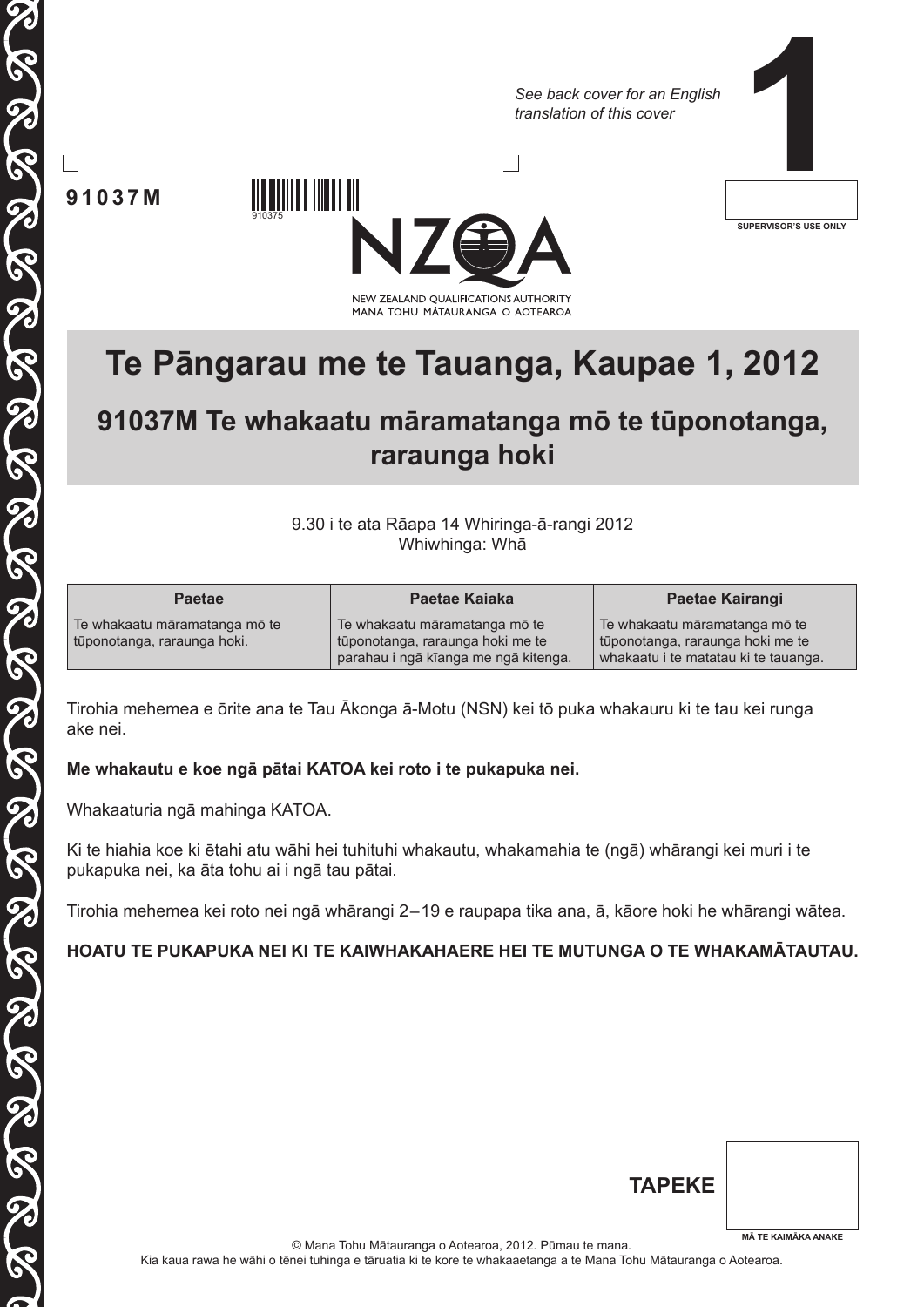**MÃ TE<br>KAIMÃKA<br>ANAKE** 

Ko ngā pātai i tēnei pepa e pā ana ki ngā wā urupare ā-tinana.

Ka inea ngā wā urupare ā-tinana mā te hākonamano (1000 hākonamano = 1 hākona).

Ko te wā urupare ā-tinana te wā e nuku ai tō tinana i muri i te kitenga o ngā whatu i tētahi mea.

Ka uia koe e ngā whakamātautau urupare ā-tinana i te ipurangi kia pāwhiri i tētahi pātene i te mata kia tere rawa ki tāu e taea ai i muri i te huringa o te pātene ki te kākāriki.

Kia 60 meneti hei whakautu i ngā pātai o tēnei pukapuka.

## **PĀTAI TUATAHI**

Kei te tūhura a Ella i ngā wā urupare ā-tinana.

Ka toko ake te pātai: He poto ake ngā wā urupare ā-tinana o ngā tāngata o Kānata (he tere ake te ohonga) i ō ngā Ahitereiriana?

Ka whakamahia e ia ngā paetukutuku aowhānui CensusAtSchools kia tīpako matapōkeretia he 200 ākonga mai i Kānata, ā, he 200 mai i Ahitereiria hoki.

Kei raro iho te tātaritanga raraunga a Ella:

#### **He poto iho te wā urupare o ngā Kanehiana i ō ngā Ahitereiriana?**



| <b>Te Tauanga</b>                | Te wā urupare ā-tinana | Te wā urupare ā-tinana |
|----------------------------------|------------------------|------------------------|
|                                  | mō Kānata              | mō Ahitereiria         |
| Mōkito                           |                        |                        |
| Hauwhā Raro                      | 306                    | 310                    |
| Tau Waenga                       | 359                    | 350                    |
| Hauwhā Runga                     | 468                    | 420                    |
| Mōrahi                           | 1062                   | 3150                   |
| Toharite                         | 400                    | 409                    |
| Whānuitanga i Waenga Hauwhātanga | 162                    | 110                    |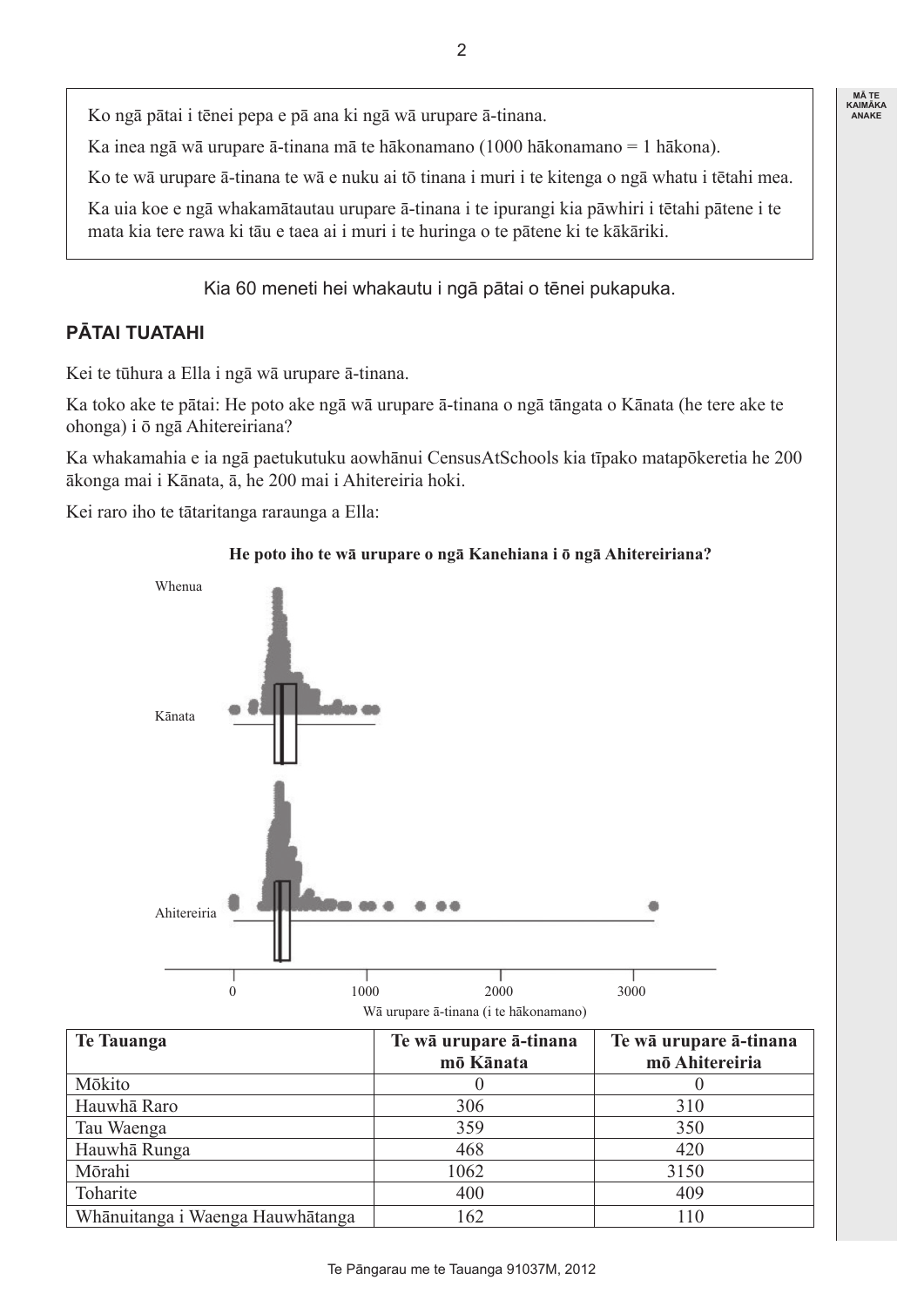I runga anō i ōna kauwhata me ōna tauanga, ka whakapae a Ella he **roa ake** te wā urupare ā-tinana o ngā Kanehiana i ō ngā Ahitereiriana.

- (a) (i) He aha te rerekētanga i waenganui i ngā tau waenga?
	- (ii) Ki te whakaarohia ngā **tau waenga**, ka whakaae rānei koe ki te whakatau a Ella? Homai ngā take tauanga e hāngai ana ki tō whakautu.

(b) Ki te whakaarohia **ngā toharite me ngā tau waenga**, ka whakaae rānei koe ki te whakatau a Ella?

Homai ngā take tauanga e hāngai ana ki tō whakautu.

(c) Ki te whakaarohia ngā **kauwhata**, ka whakaae rānei koe ki te whakatau a Ella? Homai ngā take tauanga e hāngai ana ki tō whakautu.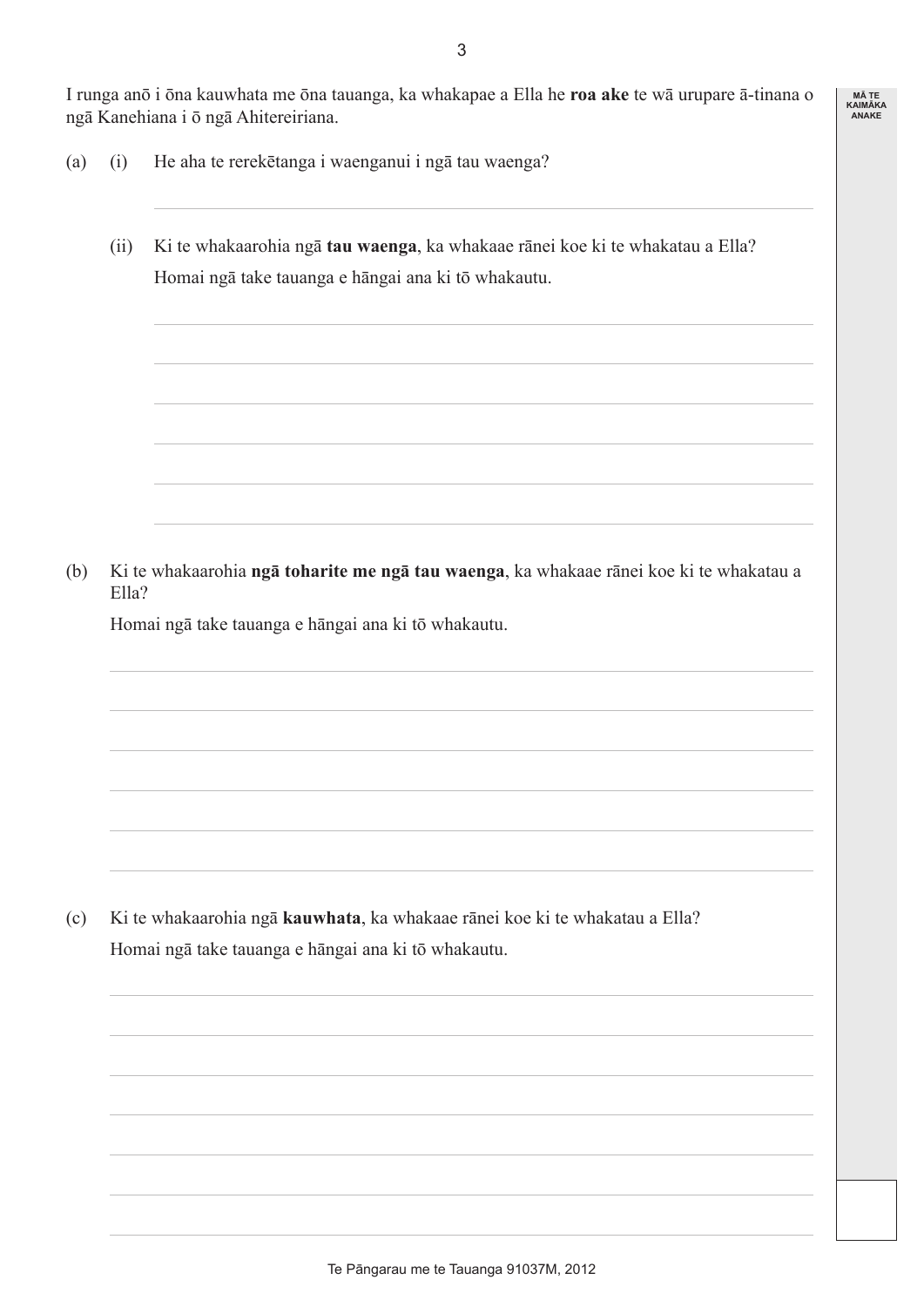The questions in this paper are about reaction times.

Reaction times are measured in milliseconds (1000 milliseconds = 1 second).

A reaction time is the time it takes for your body to move after your eyes see a signal.

The reaction time tests on the internet ask you to click on a button on the screen as quickly as you can after the button turns green.

4

You are advised to spend 60 minutes answering the questions in this booklet.

### **QUESTION ONE**

Ella is investigating reaction times.

She poses the problem: Do Canadians have lower reaction times (react faster) than Australians?

She uses international CensusAtSchools websites to randomly select 200 students from Canada, and 200 from Australia.

Ella's analysis of her data is below:



#### **Do Canadians have lower reaction times than Australians?**

| <b>Statistic</b>      | <b>Reaction Times for Canadians</b> | <b>Reaction Times for Australians</b> |
|-----------------------|-------------------------------------|---------------------------------------|
| Minimum               |                                     |                                       |
| Lower Quartile        | 306                                 | 310                                   |
| Median                | 359                                 | 350                                   |
| <b>Upper Quartile</b> | 468                                 | 420                                   |
| Maximum               | 1062                                | 3150                                  |
| Mean                  | 400                                 | 409                                   |
| Inter-Quartile Range  | 162                                 | 110                                   |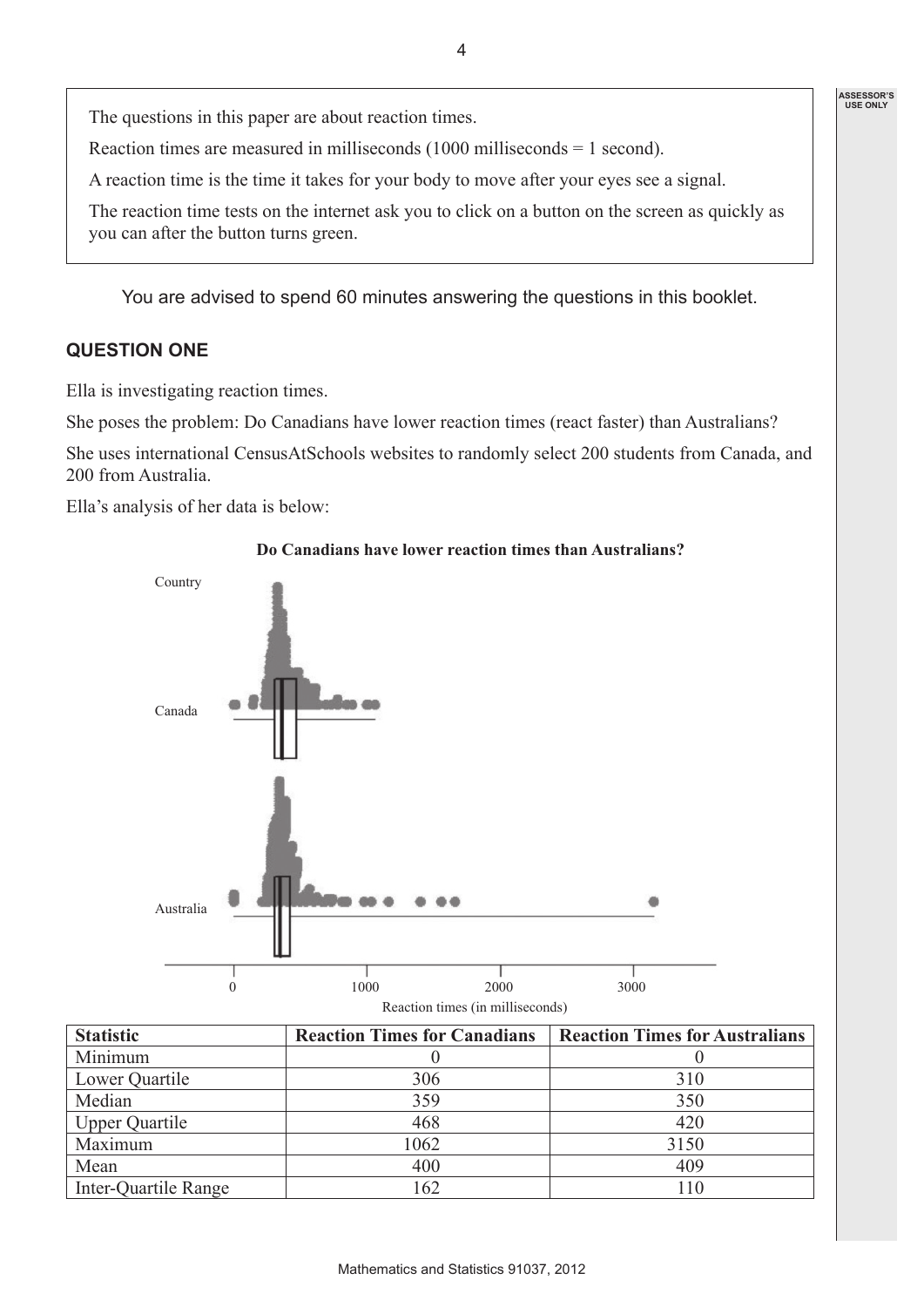From her graphs and statistics, Ella thinks that Canadians have **higher** reaction times than Australians.

5

**ASSESSOR'S USE ONLY**

- (a) (i) What is the difference between the medians?
	- (ii) When you consider the **medians**, do you agree with Ella's conclusion? Give statistical reasons for your answer.

(b) When you consider the **means and medians**, do you agree with Ella's conclusion? Give statistical reasons for your answer.

(c) When you consider the **graphs**, do you agree with Ella's conclusion? Give statistical reasons for your answer.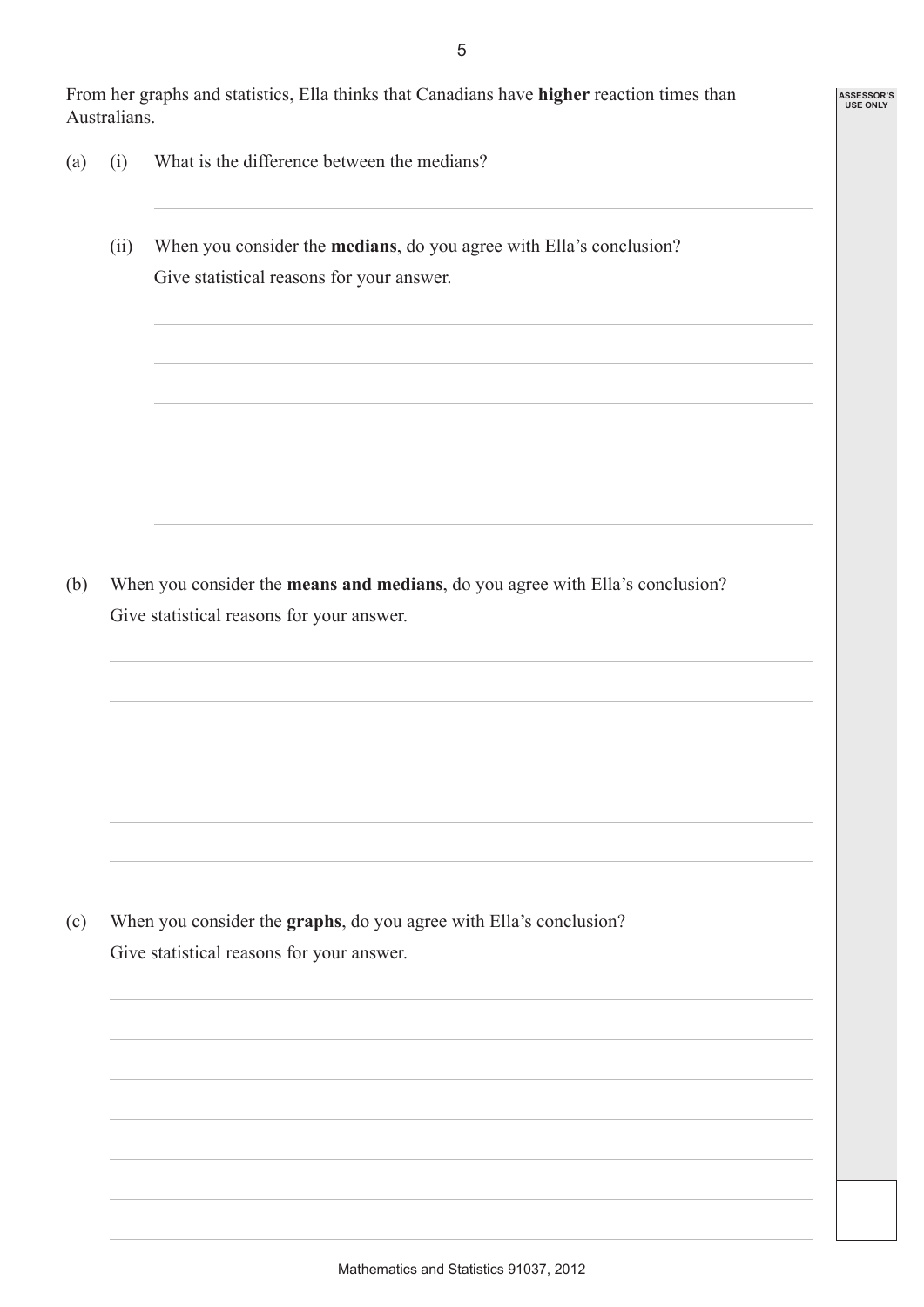### **PĀTAI TUARUA**

(a) Ka toko ake he pātai hōu i a Ella: He rerekē rānei ngā wā urupare ā-tinana o ngā tāne me ngā wāhine?

Ka whakamahi anōtia e ia tērā huinga raraunga, heoi ka whakapaitia mā te tango i ngā kaute nui ake i te 1000 hākonamano.

Ka whakapae ia he take i roa ai ētahi o ngā wā (tērā pea i te raru te kiore).

Kātahi ka whakarōpūhia e ia ngā raraunga mā te ira tangata me te whenua hoki. Kei raro nei tōna tātaritanga:

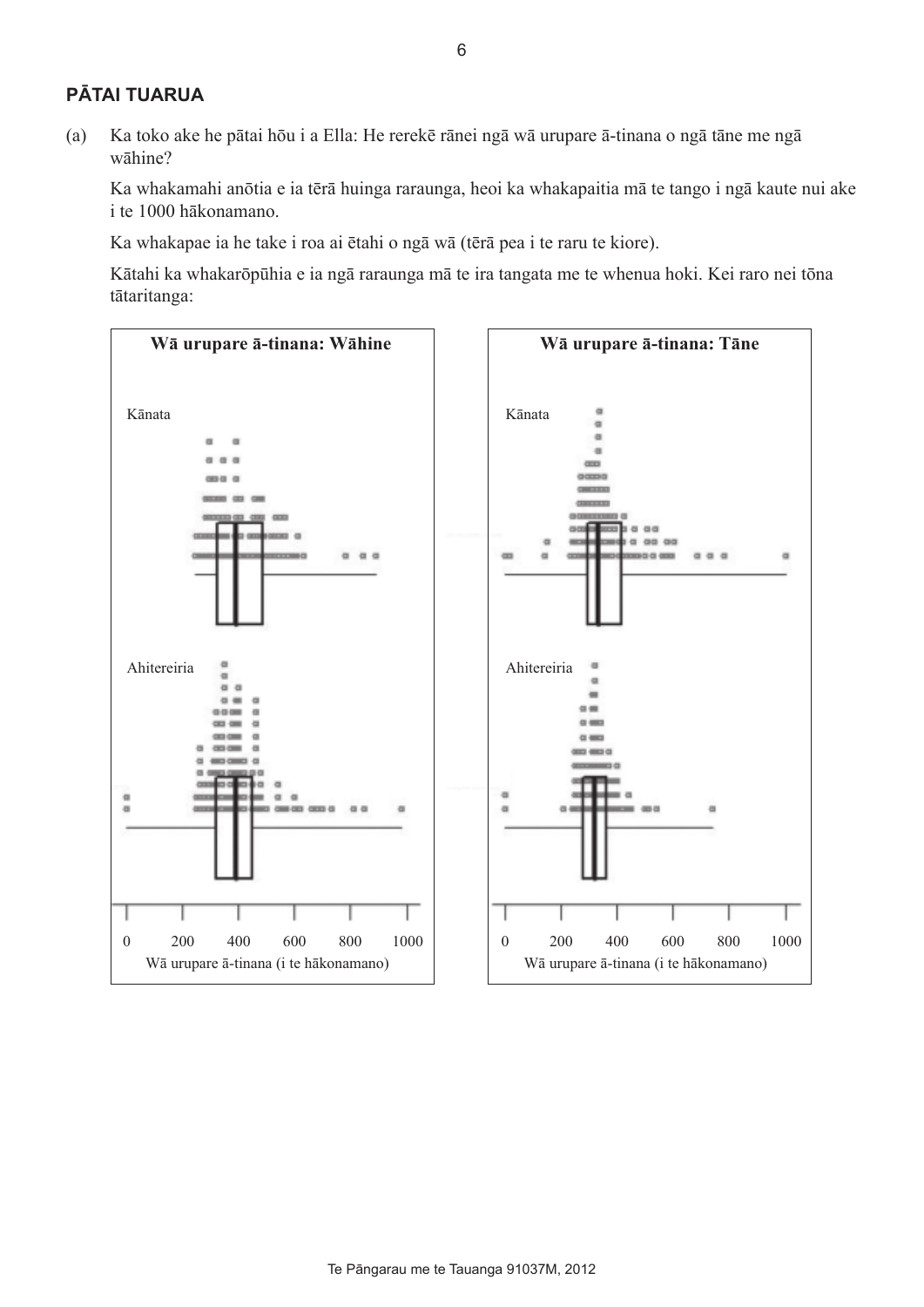| wā tino taurite? | Mai i ngā rōpū e whakaaturia ana i ngā kauwhata noho tauaro ana, kei tēhea rōpū ngā |
|------------------|-------------------------------------------------------------------------------------|
|                  | Homai ngā take tauanga e hāngai ana ki tō whakautu.                                 |
|                  |                                                                                     |
|                  |                                                                                     |
|                  |                                                                                     |
|                  |                                                                                     |
|                  |                                                                                     |
|                  |                                                                                     |
|                  | Ka pēhea a Ella e whakapai ake ai tōna tūhuratanga?                                 |
|                  | Homai kia RUA neke atu rānei ngā whakaaro e hāngai ana ki ngā āhuatanga tauanga.    |
|                  |                                                                                     |
|                  |                                                                                     |
|                  |                                                                                     |
|                  |                                                                                     |
|                  |                                                                                     |
|                  |                                                                                     |
|                  |                                                                                     |
|                  |                                                                                     |
|                  |                                                                                     |
|                  |                                                                                     |
|                  |                                                                                     |
|                  |                                                                                     |
|                  |                                                                                     |
|                  |                                                                                     |
|                  |                                                                                     |
|                  |                                                                                     |
|                  |                                                                                     |
|                  |                                                                                     |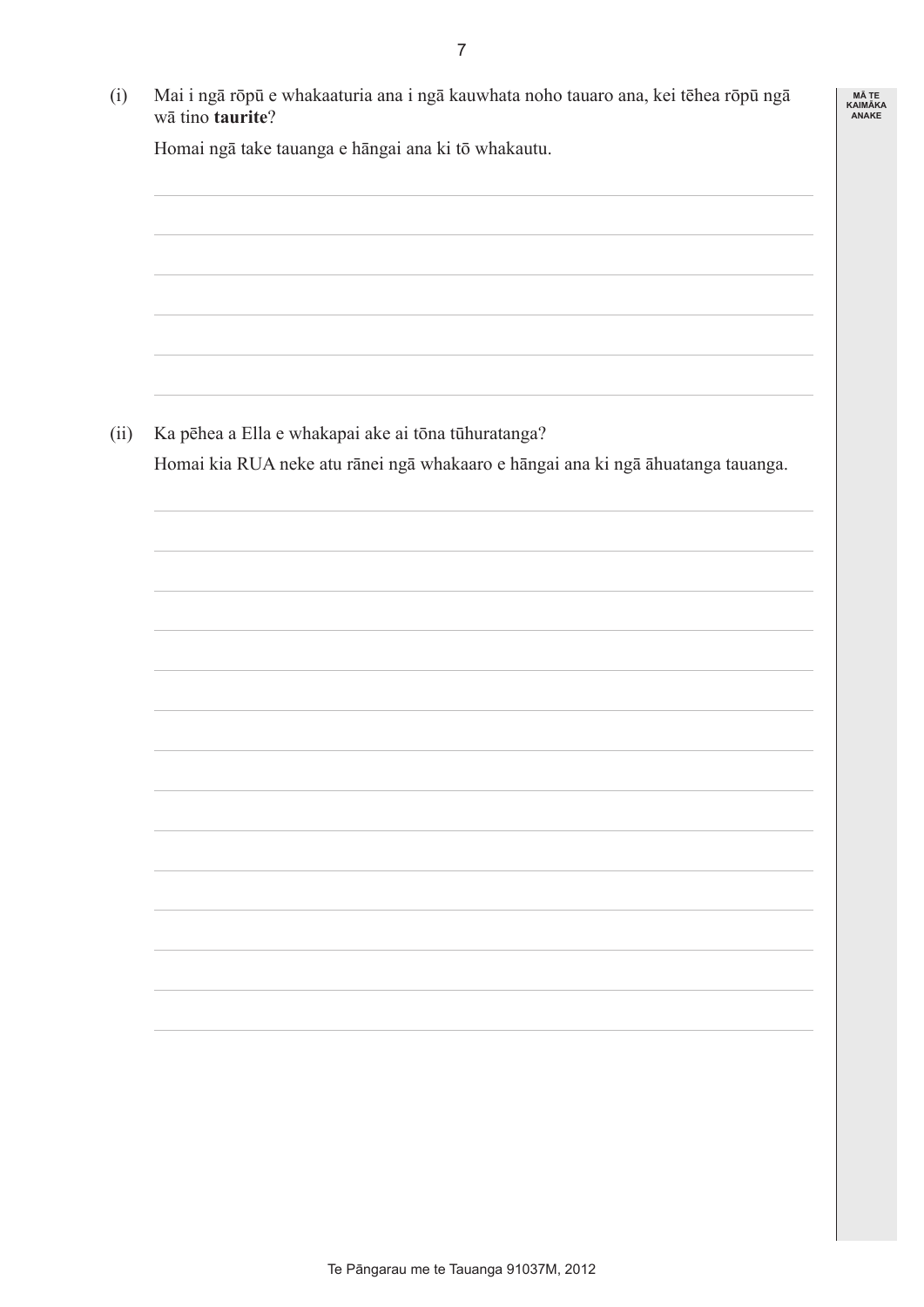### **QUESTION TWO**

(a) Ella now poses a new problem: Do males and females have different reaction times? She uses the same set of data, but cleans it by removing any scores over 1000 milliseconds. She thinks there might have been some reason for some of the long times (such as the mouse not working properly).

Then she groups the data by gender and by country. Her analysis is below:

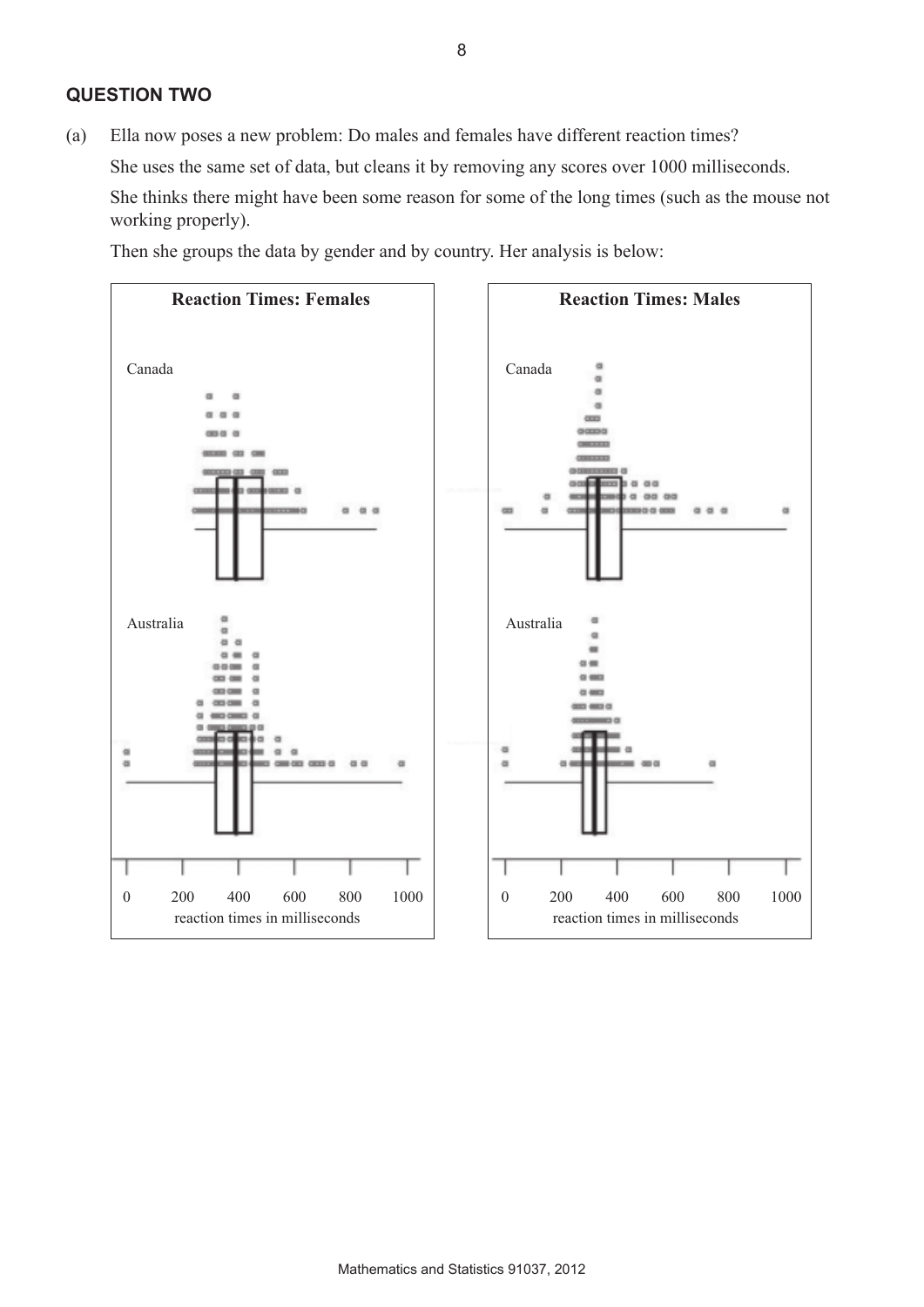| Out of the groups shown on the graphs opposite, which group has the most consistent<br>times? | <b>ASSESSOR'S</b><br><b>USE ONLY</b> |
|-----------------------------------------------------------------------------------------------|--------------------------------------|
| Give statistical reasons for your answer.                                                     |                                      |
|                                                                                               |                                      |
|                                                                                               |                                      |
|                                                                                               |                                      |
|                                                                                               |                                      |
|                                                                                               |                                      |
| How could Ella improve her investigation further?                                             |                                      |
| Give at least TWO suggestions that are based on statistical considerations.                   |                                      |
|                                                                                               |                                      |
|                                                                                               |                                      |
|                                                                                               |                                      |
|                                                                                               |                                      |
|                                                                                               |                                      |
|                                                                                               |                                      |
|                                                                                               |                                      |
|                                                                                               |                                      |
|                                                                                               |                                      |
|                                                                                               |                                      |
|                                                                                               |                                      |
|                                                                                               |                                      |
|                                                                                               |                                      |
|                                                                                               |                                      |
|                                                                                               |                                      |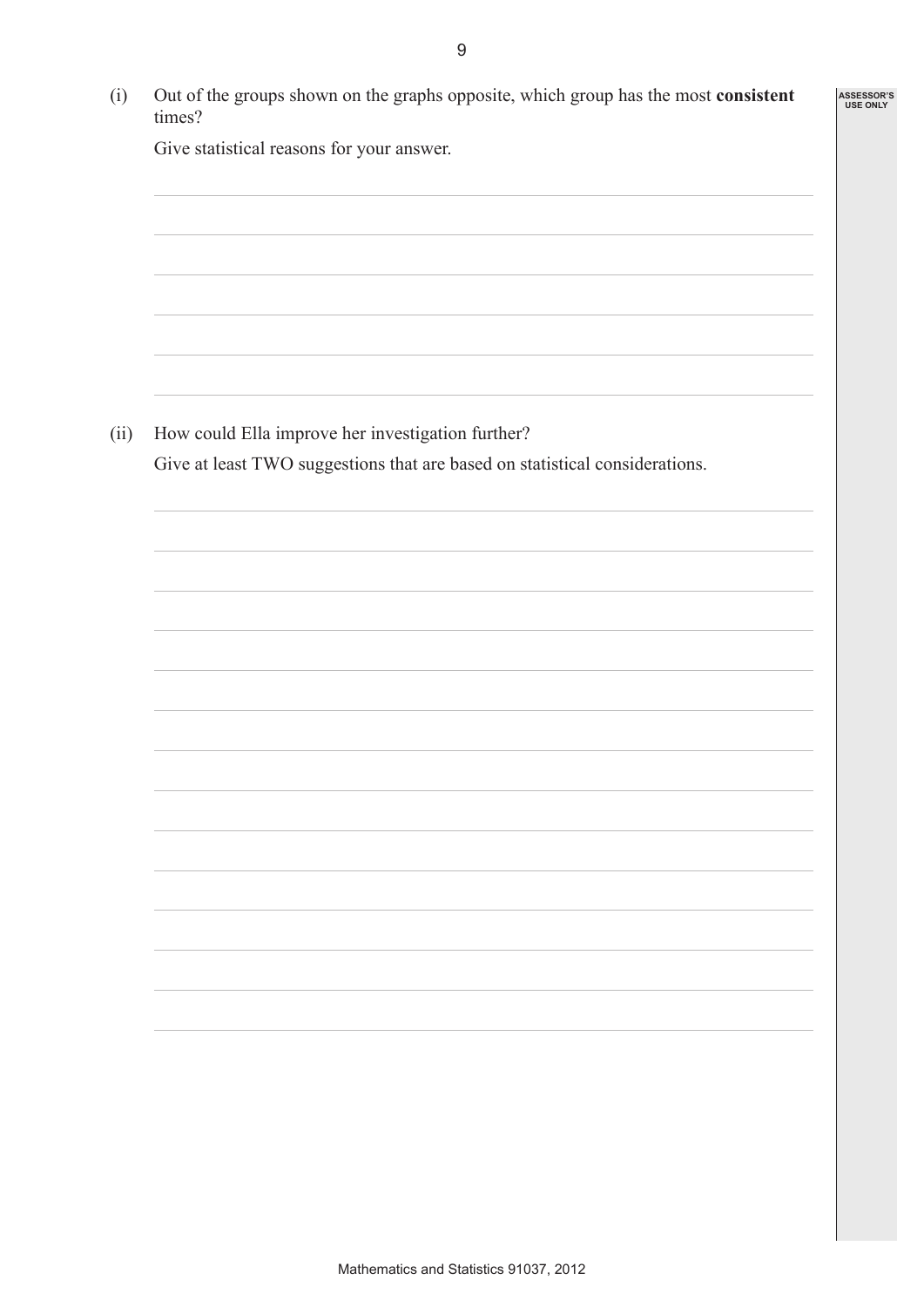(b) Ka tātari a Ella i ngā raraunga kia kite e hia ngā ākonga Ahitereiriana i tētahi tautauira i a rātou tētahi wā urupare ā-tinana iti iho i te 500 hākonamano.

Ka whakarāpopotohia e ia ngā raraunga i te papatau kei raro nei.

| Wā (hākonamano)  | Wahine | Tāne |
|------------------|--------|------|
| Iti iho i te 500 | 97     | 77   |
| Nui ake i te 500 | 18     |      |

(i) He aha te tūponotanga he iti iho i te 500 hākonamano te wā urupare ā-tinana o tētahi ākonga kua tīpako matapōkeretia i tēnei tautauira?

(ii) He aha te tūponotanga ko tētahi ākonga kua tīpako matapōkeretia i tēnei tautauira he wahine, ā, ko tōna wā urupare ā-tinana he poto iho i te 500 hākonamano?

(iii) He aha te tūponotanga he poto iho i te 500 hākonamano te wā urupare ā-tinana o tētahi ākonga tāne kua tīpako matapōkeretia i tēnei tautauira?

(iv) Mēnā i tīpako matapōkeretia ētahi ākonga tokorua i tēnei tautauira, he aha te tūponotanga he poto iho **ō rāua** wā urupare ā-tinana i te 500 hākonamano?

**MĀ TE KAIMĀKA ANAKE**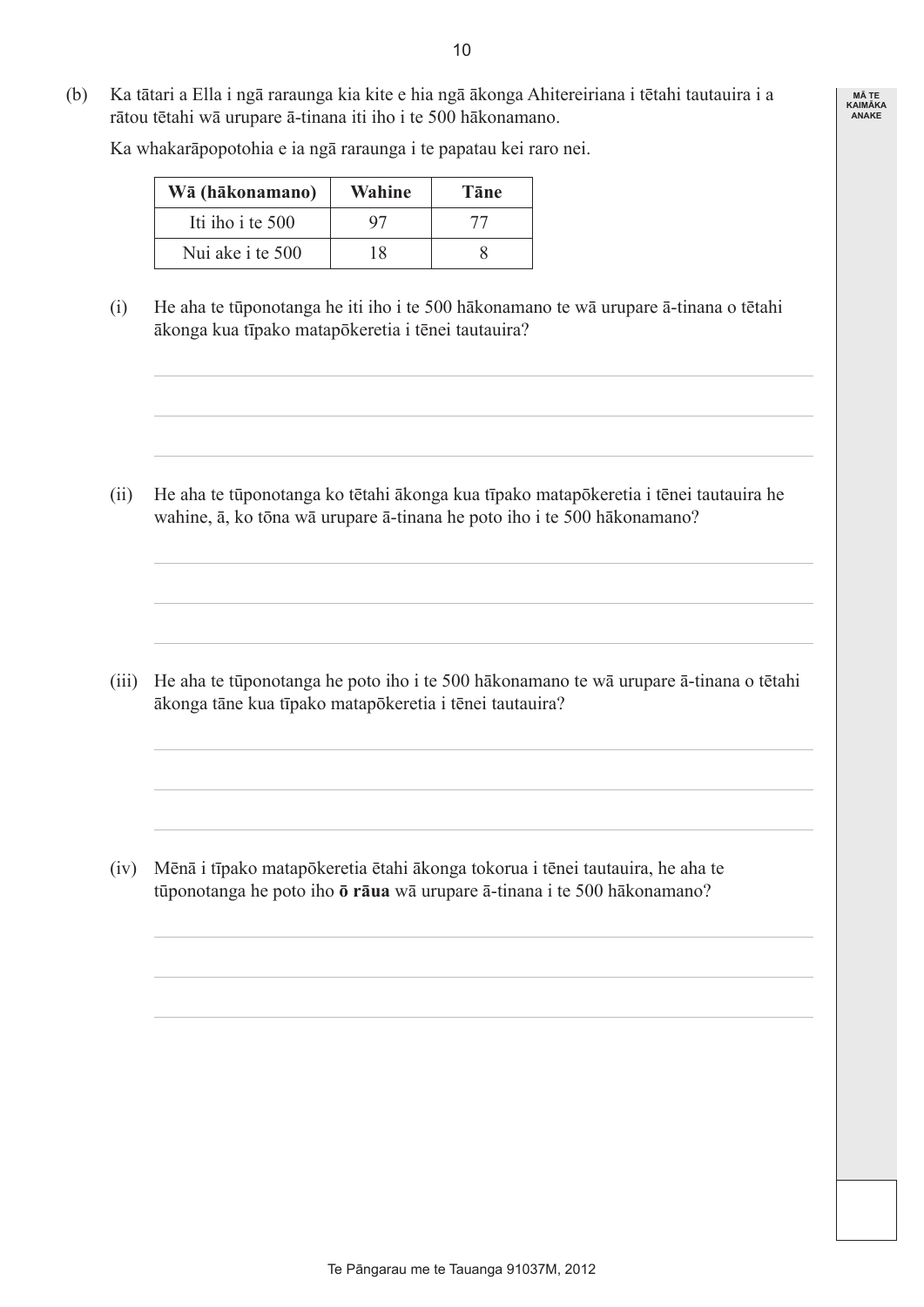(b) Ella analyses the data to see how many Australian students in a sample had a reaction time under 500 milliseconds.

> **Time (milliseconds) Female Male** Under 500 97 77

> > Over 500 18 8

She summarises the data in the table below.

(i) What is the probability that a student, chosen randomly from this sample, had a reaction time of under 500 milliseconds?

(ii) What is the probability that a student, chosen randomly from this sample, was a female with a reaction time of under 500 milliseconds?

(iii) What is the probability that a male student, chosen randomly from this sample, had a reaction time of under 500 milliseconds?

(iv) If two students were randomly chosen from this sample, what is the probability that **both** of them had reaction times of under 500 milliseconds?

**ASSESSOR'S USE ONLY**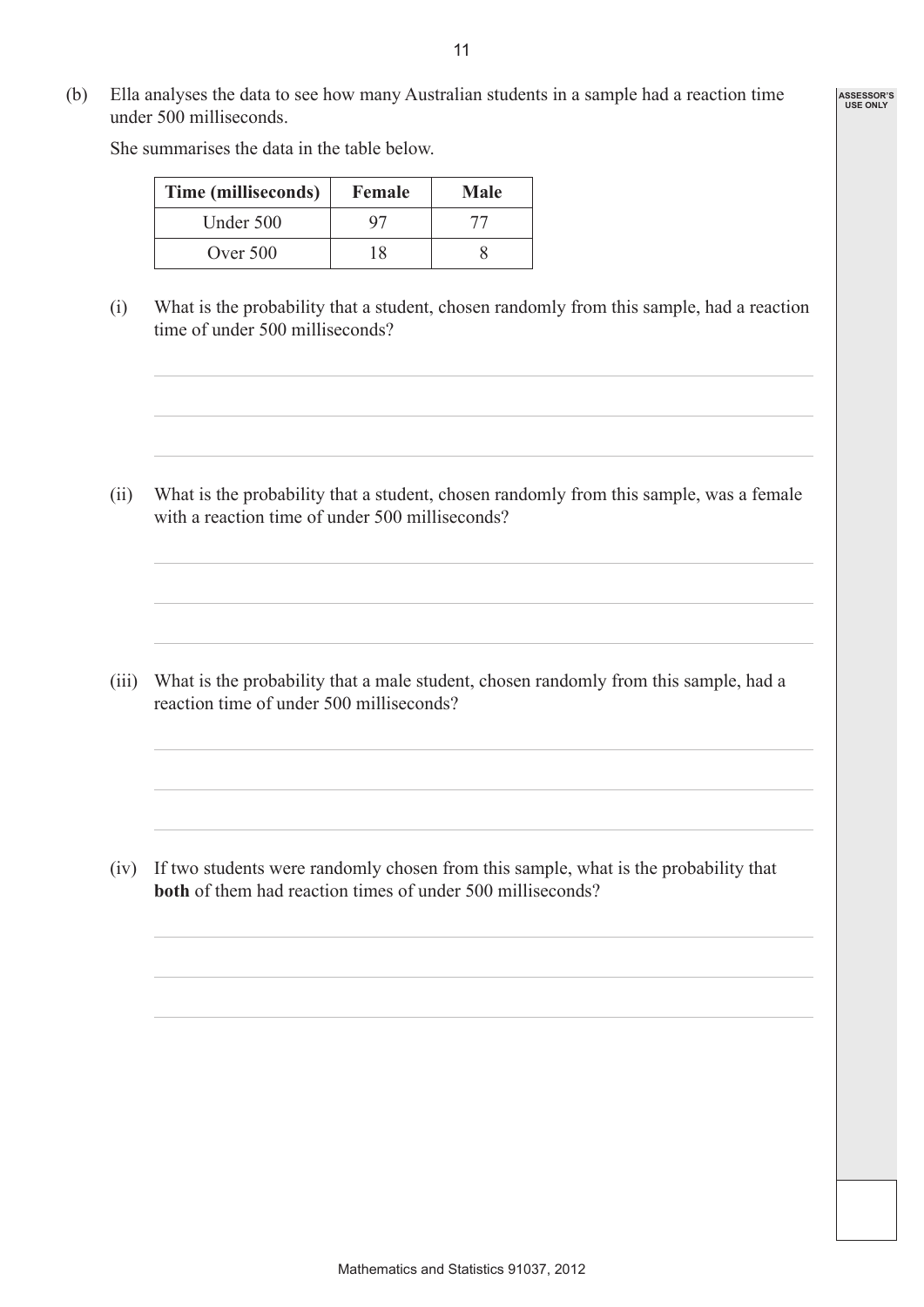## **PĀTAI TUATORU**

Kei te raraunga taketake Ahitereiriana ngā wā urupare ā-tinana o ngā ākonga kua whakamahi i tō rātou ringa ngoi ki te pāwhiri i te kiore kātahi ka whakamahi i tō rātou ringa kē.

Ko te tikanga o te "Ringa Ngoi" ko te ringa ka whakamahia e koe mō te kiore. Ko te tikanga o te "Ringa Kē" ko te ringa kāore e whakamahia e koe mō te kiore.

Ka whakaaro a Ella mēnā rānei he pānga i waenganui i ngā wā e rua i mau mō ia ākonga, nā reira ka tuhi ia i te kauwhata marara kei raro nei.

**He Pānga i waenganui i ngā Wā Urupare ā-Tinana o tō Ringa Ngoi me tō Ringa Kē?** *whārangi 16.*800 700 600 Ringa Kē (wā urupare ā-tinana i te hākonamano) Ringa Kē (wā urupare ā-tinana i te hākonamano) 500 400 300 200 100 100 200 300 400 500 600 700 800 Ringa Ngoi (wā urupare ā-tinana i te hākonamano)

- (a) I runga i te kauwhata marara, whakaaturia te rōpū pūwahi ina **he poto iho, he ōrite rānei** te wā urupare ā-tinana o te Ringa Kē ki te wā urupare ā-tinana o te Ringa Ngoi.
- (b) Tuhia he rārangi uru tau rawa i runga i te kauwhata marara.

*Ki te hiahia koe ki te tuhi anō i ō whakautu mō te (a) me te (b), tuhia ki te kauwhata i te* 

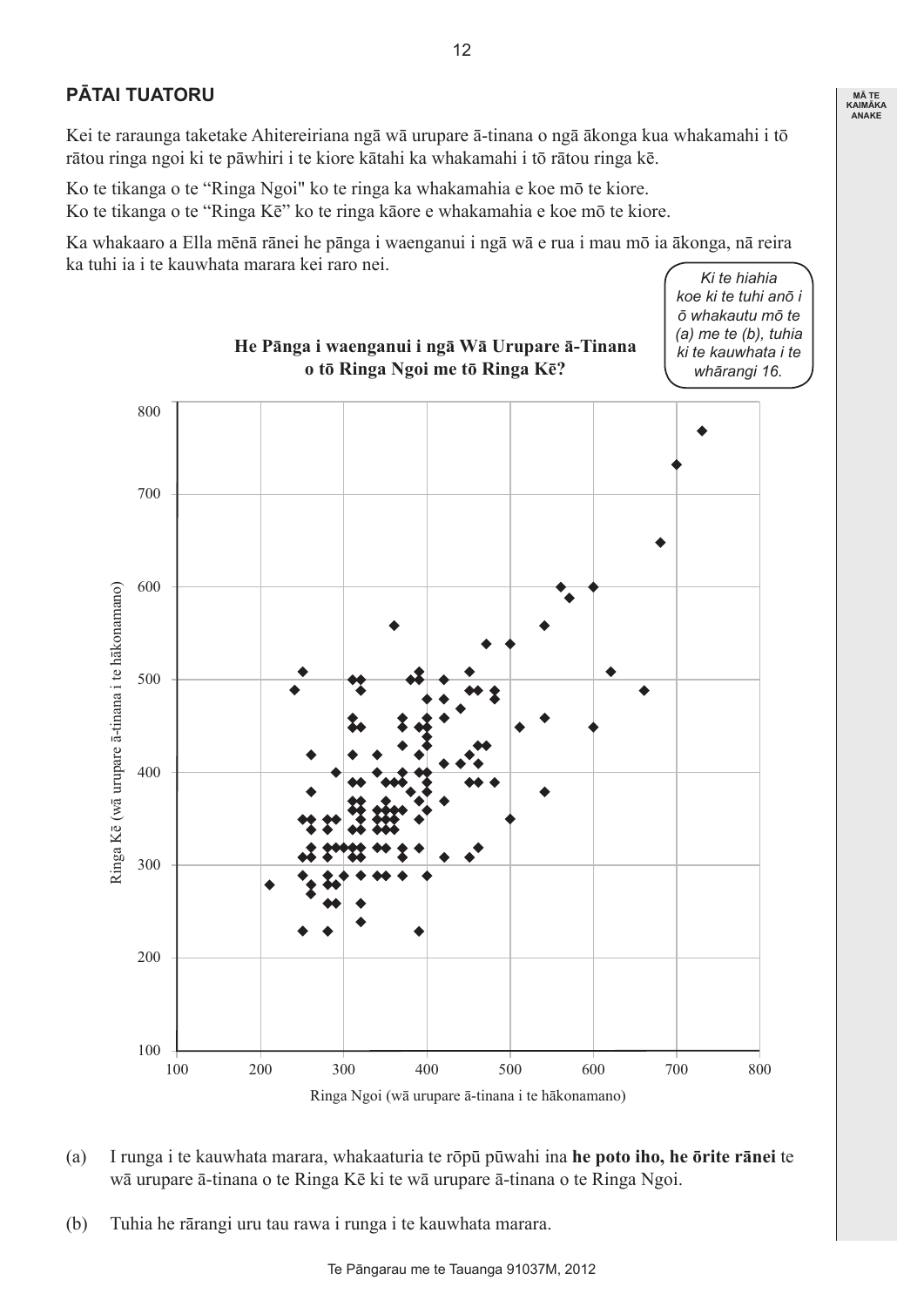| (i)  | He aha te pānga, mēnā rānei he pānga, ka whakaaturia e te kauwhata marara i<br>waenganui i te wā urupare ā-tinana o te Ringa Ngoi me te wā urupare ā-tinana o te<br>Ringa Ke? | <b>MÅ TE</b><br><b>KAIMĀKA</b><br><b>ANAKE</b> |
|------|-------------------------------------------------------------------------------------------------------------------------------------------------------------------------------|------------------------------------------------|
|      |                                                                                                                                                                               |                                                |
| (ii) | Ka pēhea koe e noho pūmau ki tō whakautu i te wāhanga (i)?                                                                                                                    |                                                |
|      | Homai ngā take tauanga e hāngai ana ki tō whakautu.                                                                                                                           |                                                |
|      |                                                                                                                                                                               |                                                |
|      |                                                                                                                                                                               |                                                |
|      |                                                                                                                                                                               |                                                |
|      |                                                                                                                                                                               |                                                |
|      |                                                                                                                                                                               |                                                |
|      |                                                                                                                                                                               |                                                |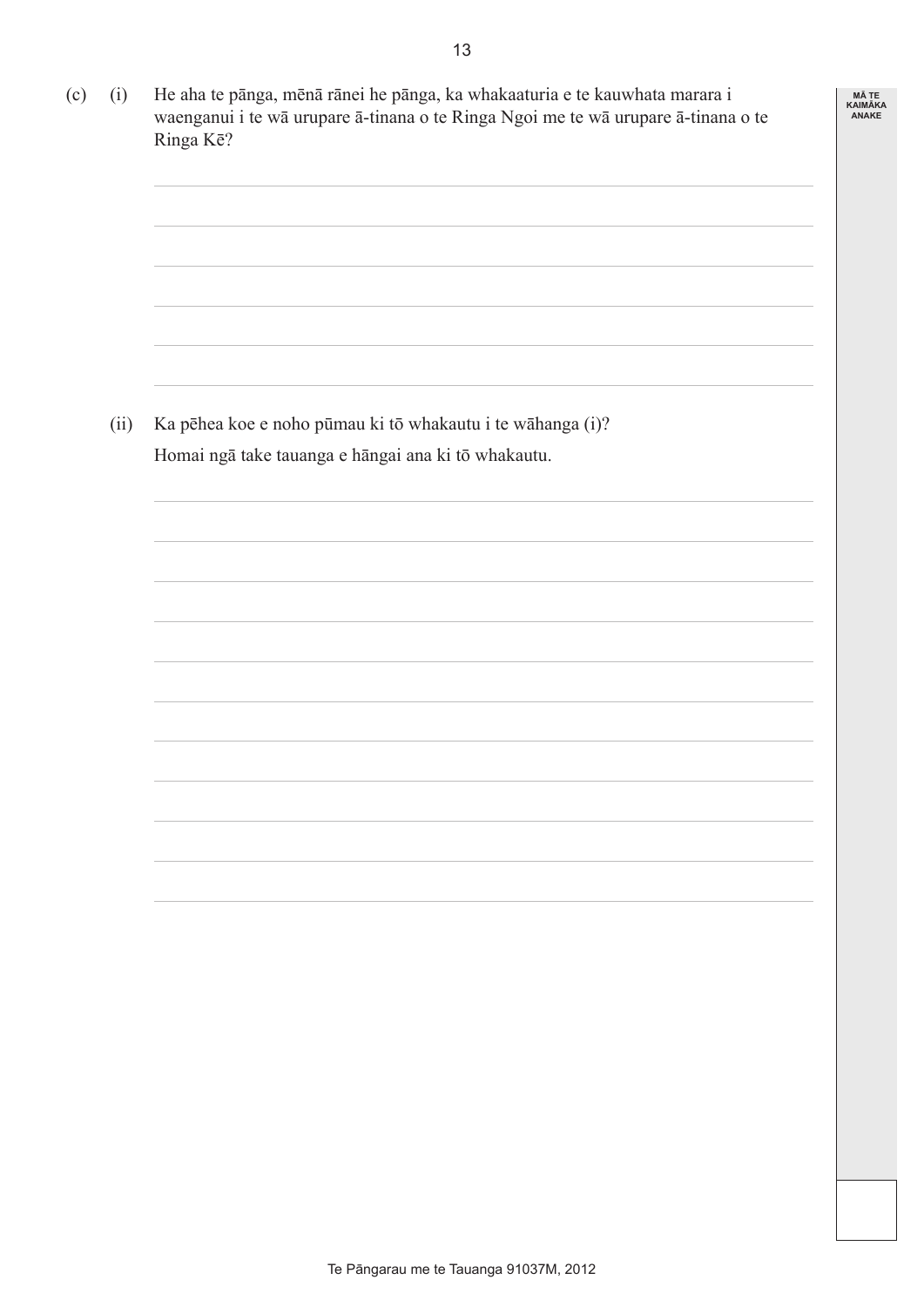### **QUESTION THREE**

The original Australian data contained reaction times where the students used their dominant hand and then their other hand to click the mouse.

"Dominant Hand" means the hand you usually use the mouse with.

"Other Hand" means the hand you do not usually use the mouse with.

Ella wondered if there was some relationship between the two times each student recorded so she drew the scatterplot given below.



- (a) On the scatterplot, show the group of points where the reaction time with the Other Hand is **less than or equal to** the reaction time with the Dominant Hand.
- (b) Draw a line of best fit on to the scatterplot.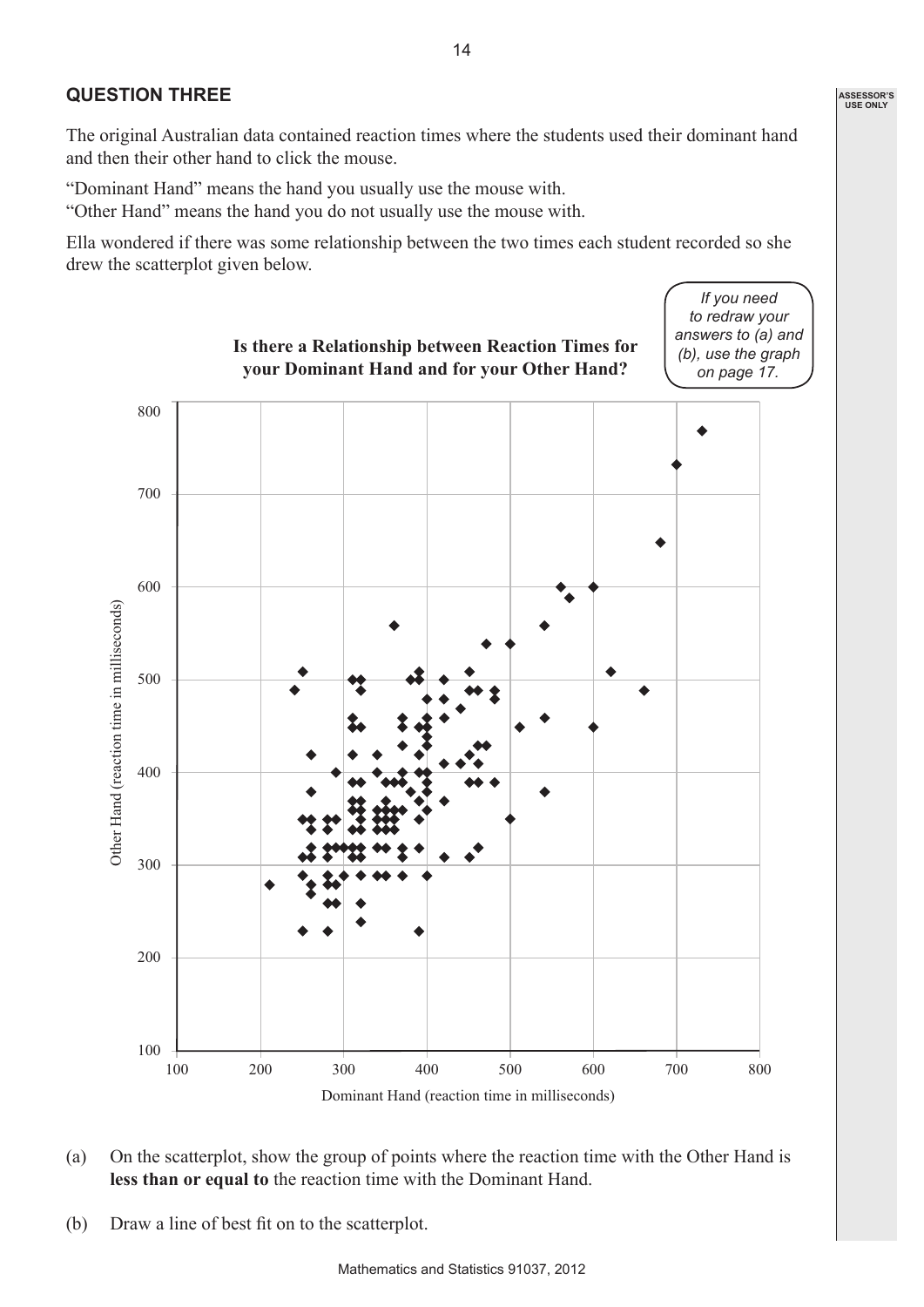| (c)<br>(i) | What relationship, if any, does the scatterplot show between the reaction time recorded<br>with the Dominant Hand and the reaction time recorded with the Other Hand? | ASSESSOR'S<br><b>USE ONLY</b> |
|------------|-----------------------------------------------------------------------------------------------------------------------------------------------------------------------|-------------------------------|
|            |                                                                                                                                                                       |                               |
|            |                                                                                                                                                                       |                               |
|            |                                                                                                                                                                       |                               |
| (ii)       | How confident can you be in your answer to part (i)?<br>Give statistical reasons for your answer.                                                                     |                               |
|            |                                                                                                                                                                       |                               |
|            |                                                                                                                                                                       |                               |
|            |                                                                                                                                                                       |                               |
|            |                                                                                                                                                                       |                               |
|            |                                                                                                                                                                       |                               |
|            |                                                                                                                                                                       |                               |
|            |                                                                                                                                                                       |                               |
|            |                                                                                                                                                                       |                               |
|            |                                                                                                                                                                       |                               |
|            |                                                                                                                                                                       |                               |
|            |                                                                                                                                                                       |                               |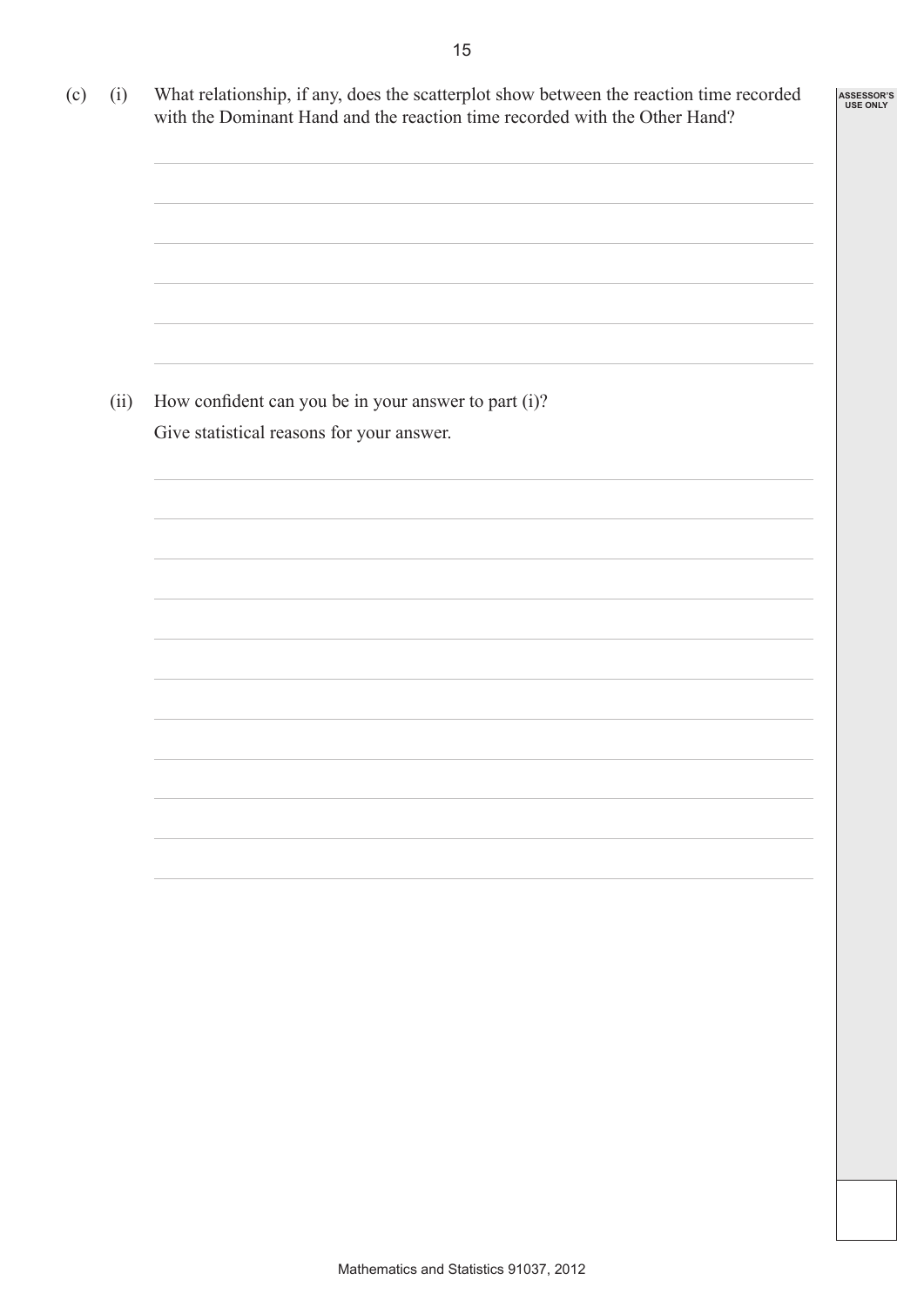Ki te hiahia koe ki te tuhi anō i ō whakautu mō te Pātai Tuatoru (a) me te (b), tuhia ki te kauwhata i raro nei. Kia mārama te tohu ko tēhea te kauwhata ka hiahia koe kia mākahia.



**He Pānga i waenganui i ngā Wā Urupare ā-Tinana o tō Ringa Ngoi me tō Ringa Kē?**

**MĀ TE KAIMĀKA ANAKE**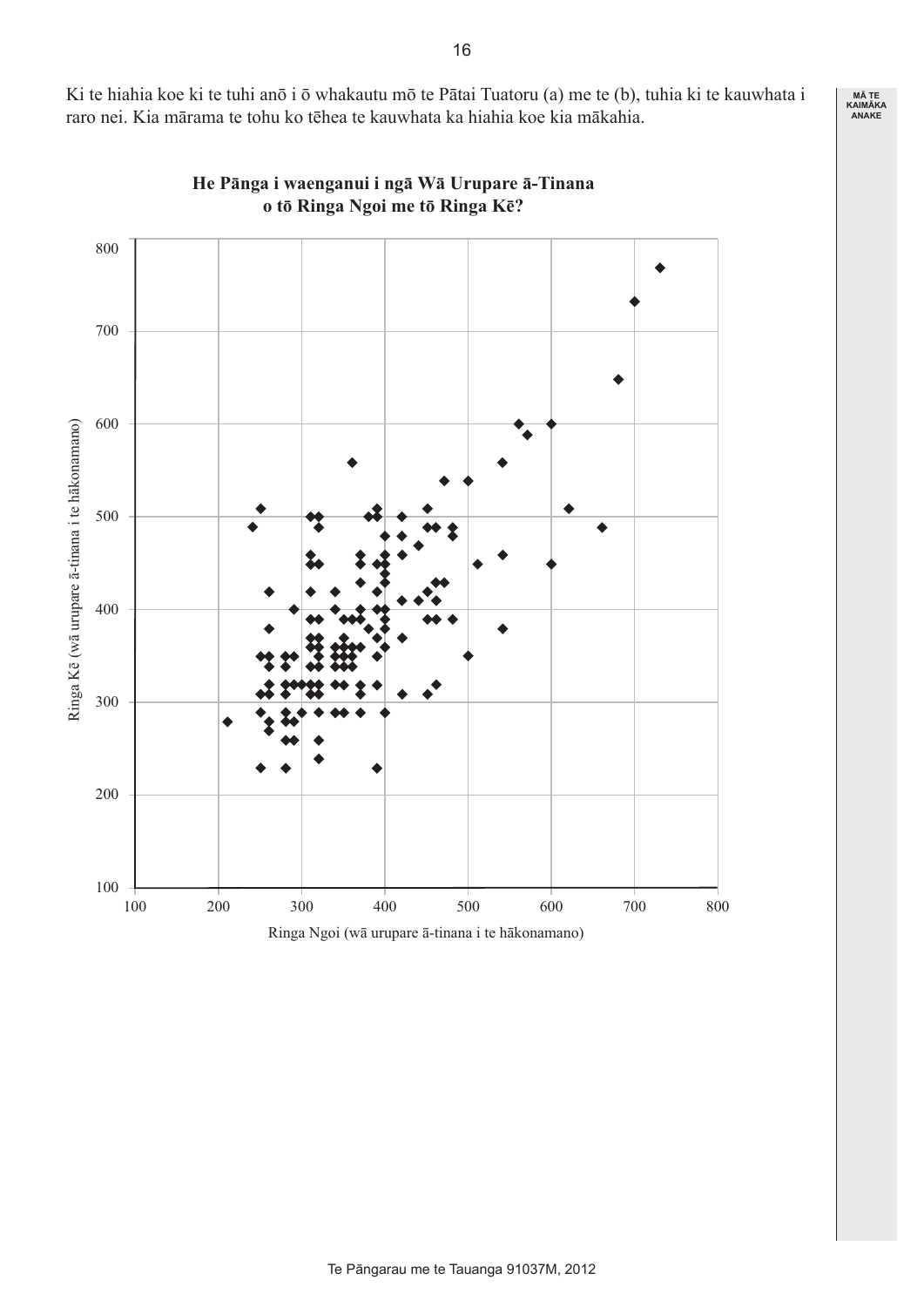If you need to redraw your answers to Question Three (a) and (b), draw them on the graph below. Make sure it is clear which graph you want marked.



**Is there a Relationship between Reaction Times for your Dominant Hand and for your Other Hand?**

**ASSESSOR'S USE ONLY**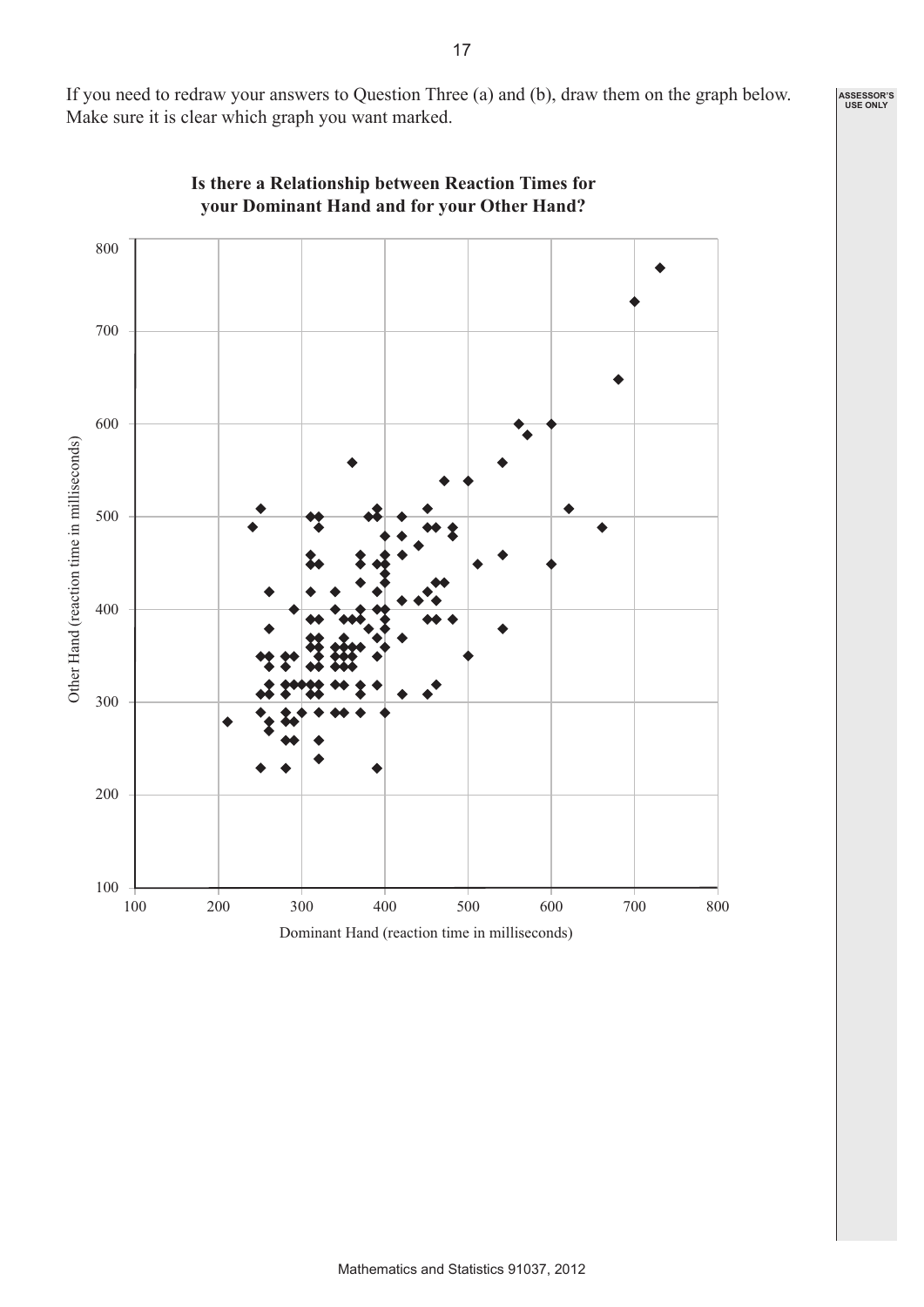|              | He puka anō mēnā ka hiahiatia.              | MÃ TE                   |
|--------------|---------------------------------------------|-------------------------|
| TAU<br>PĀTAI | Tuhia te (ngā) tau pātai mēnā e hāngai ana. | <b>KAIMÄKA</b><br>ANAKE |
|              |                                             |                         |
|              |                                             |                         |
|              |                                             |                         |
|              |                                             |                         |
|              |                                             |                         |
|              |                                             |                         |
|              |                                             |                         |
|              |                                             |                         |
|              |                                             |                         |
|              |                                             |                         |
|              |                                             |                         |
|              |                                             |                         |
|              |                                             |                         |
|              |                                             |                         |
|              |                                             |                         |
|              |                                             |                         |
|              |                                             |                         |
|              |                                             |                         |
|              |                                             |                         |
|              |                                             |                         |
|              |                                             |                         |
|              |                                             |                         |
|              |                                             |                         |
|              |                                             |                         |
|              |                                             |                         |
|              |                                             |                         |
|              |                                             |                         |
|              |                                             |                         |
|              |                                             |                         |
|              |                                             |                         |
|              |                                             |                         |
|              |                                             |                         |
|              |                                             |                         |
|              |                                             |                         |
|              |                                             |                         |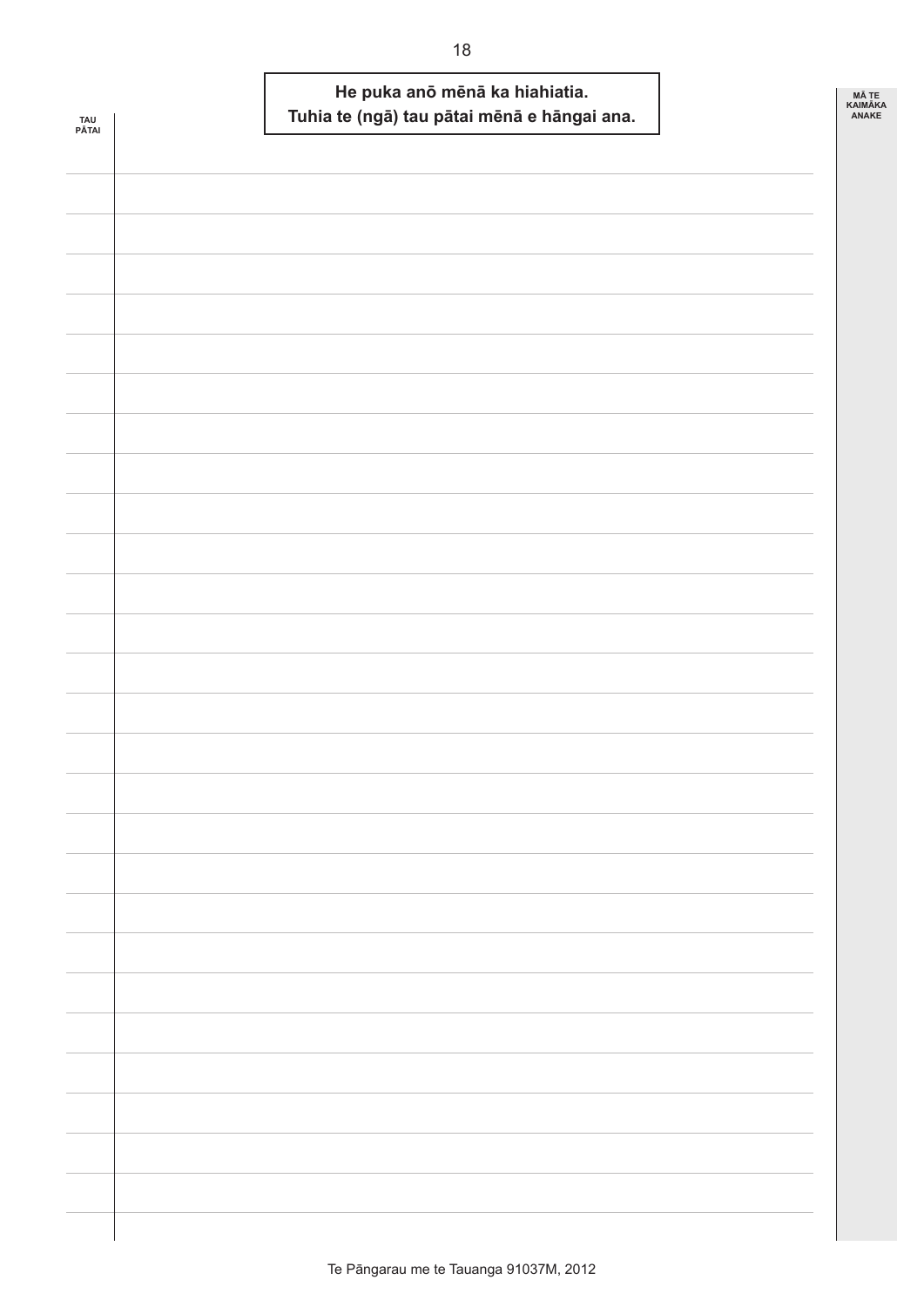| <b>QUESTION<br/>NUMBER</b> | Extra paper if required.<br>Write the question number(s) if applicable. | ASSESSOR'S<br>USE ONLY |
|----------------------------|-------------------------------------------------------------------------|------------------------|
|                            |                                                                         |                        |
|                            |                                                                         |                        |
|                            |                                                                         |                        |
|                            |                                                                         |                        |
|                            |                                                                         |                        |
|                            |                                                                         |                        |
|                            |                                                                         |                        |
|                            |                                                                         |                        |
|                            |                                                                         |                        |
|                            |                                                                         |                        |
|                            |                                                                         |                        |
|                            |                                                                         |                        |
|                            |                                                                         |                        |
|                            |                                                                         |                        |
|                            |                                                                         |                        |
|                            |                                                                         |                        |
|                            |                                                                         |                        |
|                            |                                                                         |                        |
|                            |                                                                         |                        |
|                            |                                                                         |                        |
|                            |                                                                         |                        |
|                            |                                                                         |                        |
|                            |                                                                         |                        |
|                            |                                                                         |                        |
|                            |                                                                         |                        |